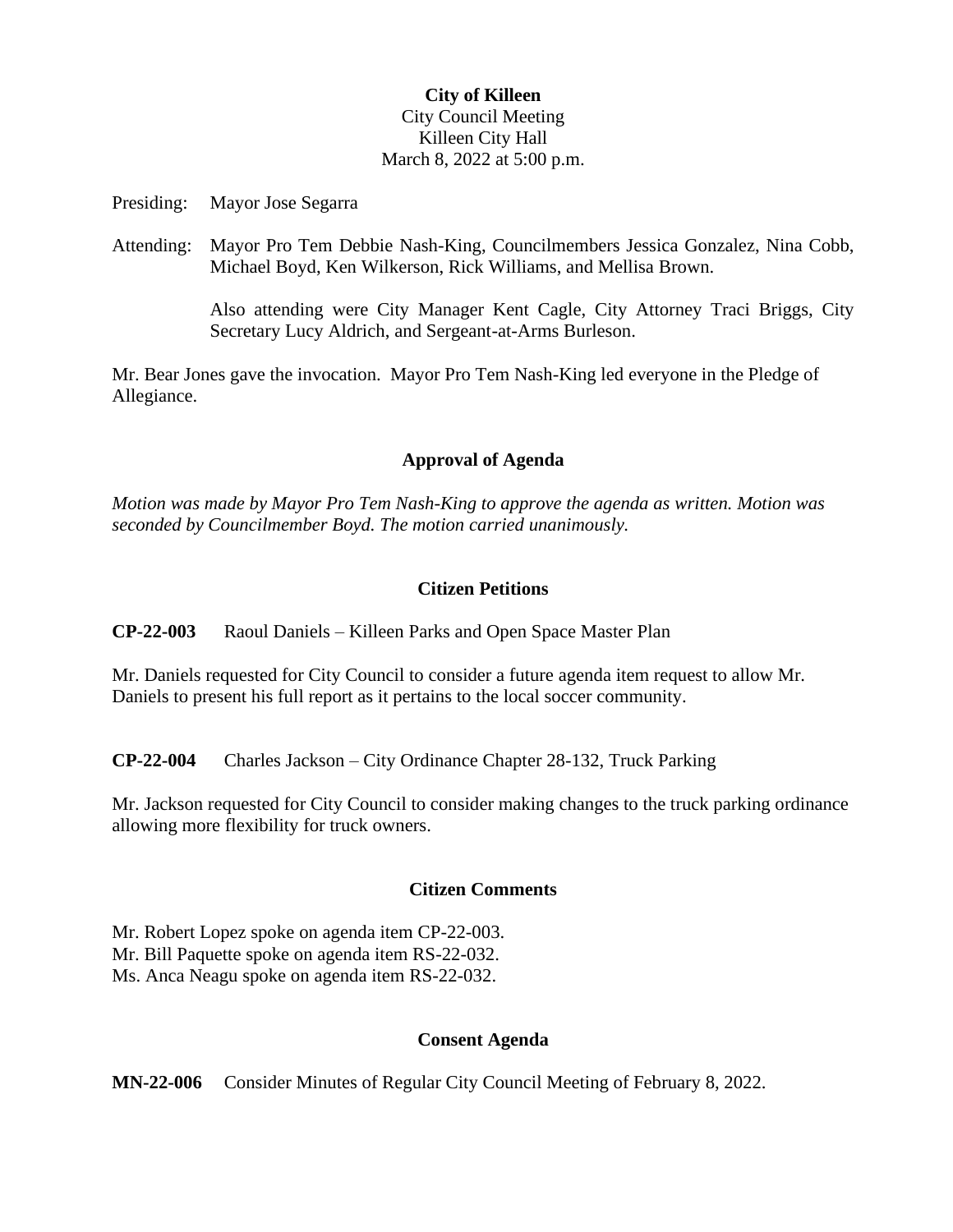| <b>RS-22-030</b> | Consider a memorandum/resolution approving the purchase of LED solar lights for<br>Conder Park Sport Field from Musco Sport Lighting in the amount of \$184,750.                                                                                     |
|------------------|------------------------------------------------------------------------------------------------------------------------------------------------------------------------------------------------------------------------------------------------------|
| RS-22-031        | Consider a memorandum/resolution authorizing an Enterprise Licensing Agreement<br>(ELA) with Azteca Systems, LLC in an amount not to exceed \$205,250 over a<br>three-year period.                                                                   |
| RS-22-032        | Consider a memorandum/resolution authorizing the City Manager to enter into an<br>Advance Funding Agreement with the Texas Department of Transportation for the<br>WS Young and Little Nolan Road Traffic Signal HSIP Grant Project                  |
| RS-22-033        | Consider a memorandum/resolution authorizing the execution of Amendment No. 1<br>to the Professional Services Agreement with Kimley-Horn and Associates, Inc., in<br>the amount of \$12,000 for the Little Nolan Rd-WS Young Traffic Signal Project. |
| RS-22-035        | Consider a memorandum/resolution to appoint a Presiding Municipal Court Judge.                                                                                                                                                                       |

*Motion was made by Mayor Pro Tem Nash-King to approve the consent agenda as written. Motion was seconded by Councilmember Brown. The motion carried unanimously.*

#### **Public Hearings**

**PH-22-017** HOLD a public hearing and consider an ordinance requested by Russell and Oteeka Davis (Case #FLUM 22 08) to amend the Comprehensive Plan's Future Land Use Map (FLUM) from 'Residential Mix' (R MIX) to 'General Commercial' (GC), being approximately 0.22 acres out of the Spofford Addition, Block D, part of Lot 8. The property is addressed as 409 761st Tank Battalion Avenue, Killeen, Texas.

> The City Secretary read the caption of the ordinance. AN ORDINANCE AMENDING THE COMPREHENSIVE PLAN'S FUTURE LAND USE MAP TO CHANGE APPROXIMATELY 0.22 ACRES OUT OF THE SPOFFORD ADDITION, BLOCK D, PART OF LOT 8, FROM A 'RESIDENTIAL MIX' (R-MIX) TO 'GENERAL COMMERCIAL' (GC) DESIGNATION; PROVIDING A SEVERABILITY CLAUSE; PROVIDING A SAVINGS CLAUSE; PROVIDING FOR THE REPEAL OF CONFLICTING PROVISIONS; PROVIDING FOR PUBLICATION AND AN EFFECTIVE DATE.

> **Staff Comments:** Edwin Revell, Executive Director of Development Services The property is designated as residential mix on the Future Land use Map (FLUM) of the Comprehensive Plan. The applicant has submitted a concurrent request to rezone the property from R-3 (multi-family residential) to B-5 (business district). If approved, the applicant intends to use the property for additional parking and vehicle storage for an existing towing and automotive business Staff mailed courtesy notices to thirty-six (36) surrounding property owners regarding the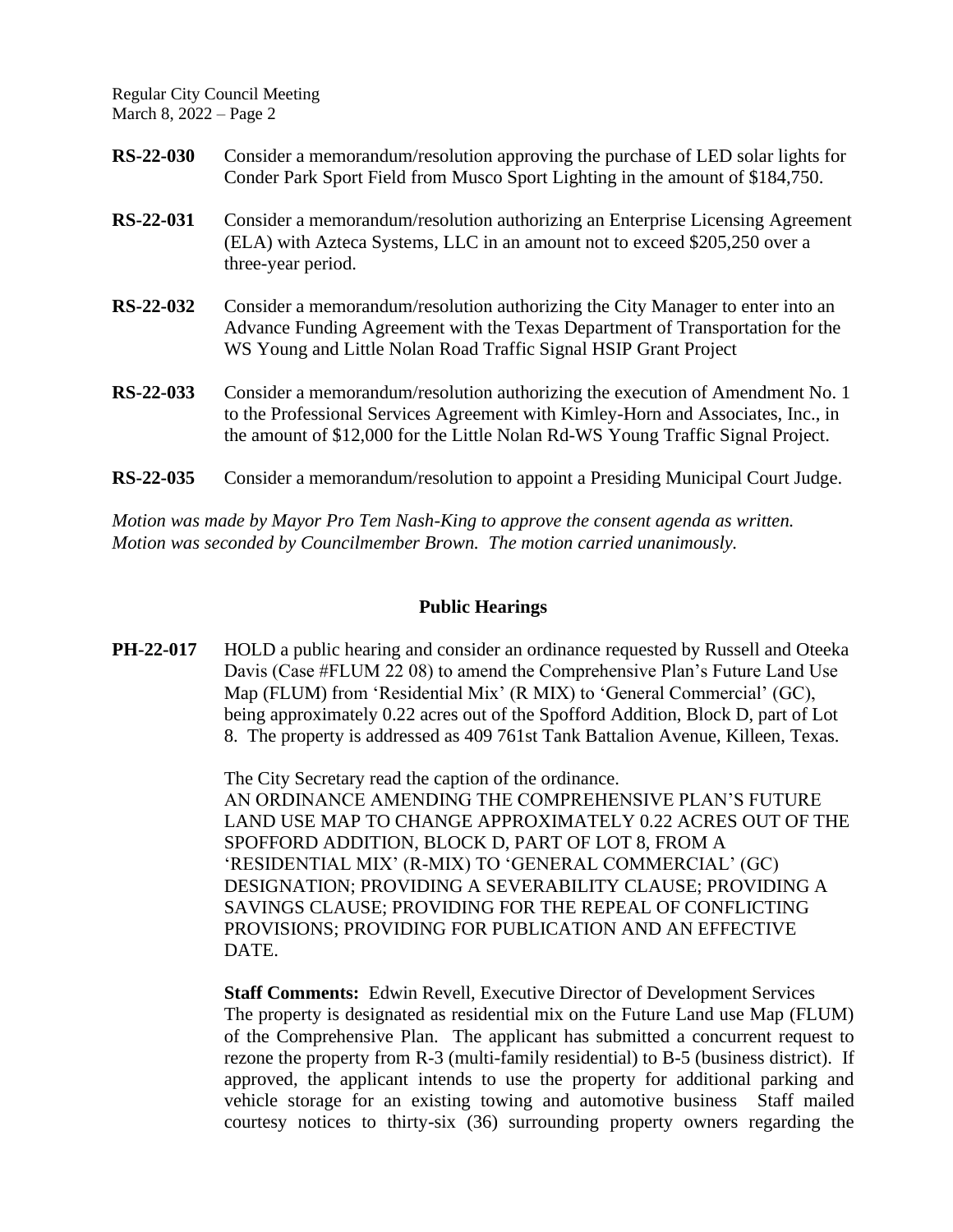request. City staff recommends disapproval of the request finding that the character of the area is primarily residential in nature, and the current residential mix Future Land Use Map designation is appropriate in this location. The Planning and Zoning Commission recommended approval of the request by a vote of 6 to 0.

Mayor Segarra invited the applicant to speak.

The applicant, Ms. Oteeka Davis, was available to provide additional information and answer questions.

Mayor Segarra opened the public hearing.

With no one appearing, the public hearing was closed.

*Motion was made by Councilmember Gonzalez to approve PH-22-017. Motion was seconded by Councilmember Williams. Motion carried 5 to 2 with Mayor Pro Tem Nash-King and Councilmember Brown in opposition.*

**PH-22-018** HOLD a public hearing and consider an ordinance requested by Russell and Oteeka Davis, (Case #Z22 07), to rezone approximately 0.22 acres out of the Spofford Addition, Block D, part of Lot 8, from "R 3" (Multifamily Residential District) to "B 5" (Business District). The property is addressed as 409 761st Tank Battalion Avenue, Killeen, Texas.

> The City Secretary read the caption of the ordinance. AN ORDINANCE AMENDING THE ZONING ORDINANCE OF THE CITY OF KILLEEN BY CHANGING THE ZONING OF APPROXIMATELY 0.22 ACRES OUT OF THE SPOFFORD ADDITION, BLOCK D, PART OF LOT 8, FROM "R-3" (MULTIFAMILY RESIDENTIAL DISTRICT) TO "B-5" (BUSINESS DISTRICT); PROVIDING A SAVINGS CLAUSE; PROVIDING FOR THE REPEAL OF CONFLICTING PROVISIONS; PROVIDING FOR AN EFFECTIVE DATE.

> **Staff Comments:** Edwin Revell, Executive Director of Development Services The property is designated residential mix on the Future Land Use Map (FLUM) and is not consistent with the FLUM. However, a concurrent request to amend the FLUM from residential mix to general commercial has been submitted. Staff notified thirty-six (36) surrounding property owners regarding the request. To date, staff has not received any responses. City staff finds that the request is incompatible with the adjacent residential property to the north and east and recommends disapproval. The Planning and Zoning Commission recommended approval by a vote of 6 to 0.

Mayor Segarra invited the applicant to speak.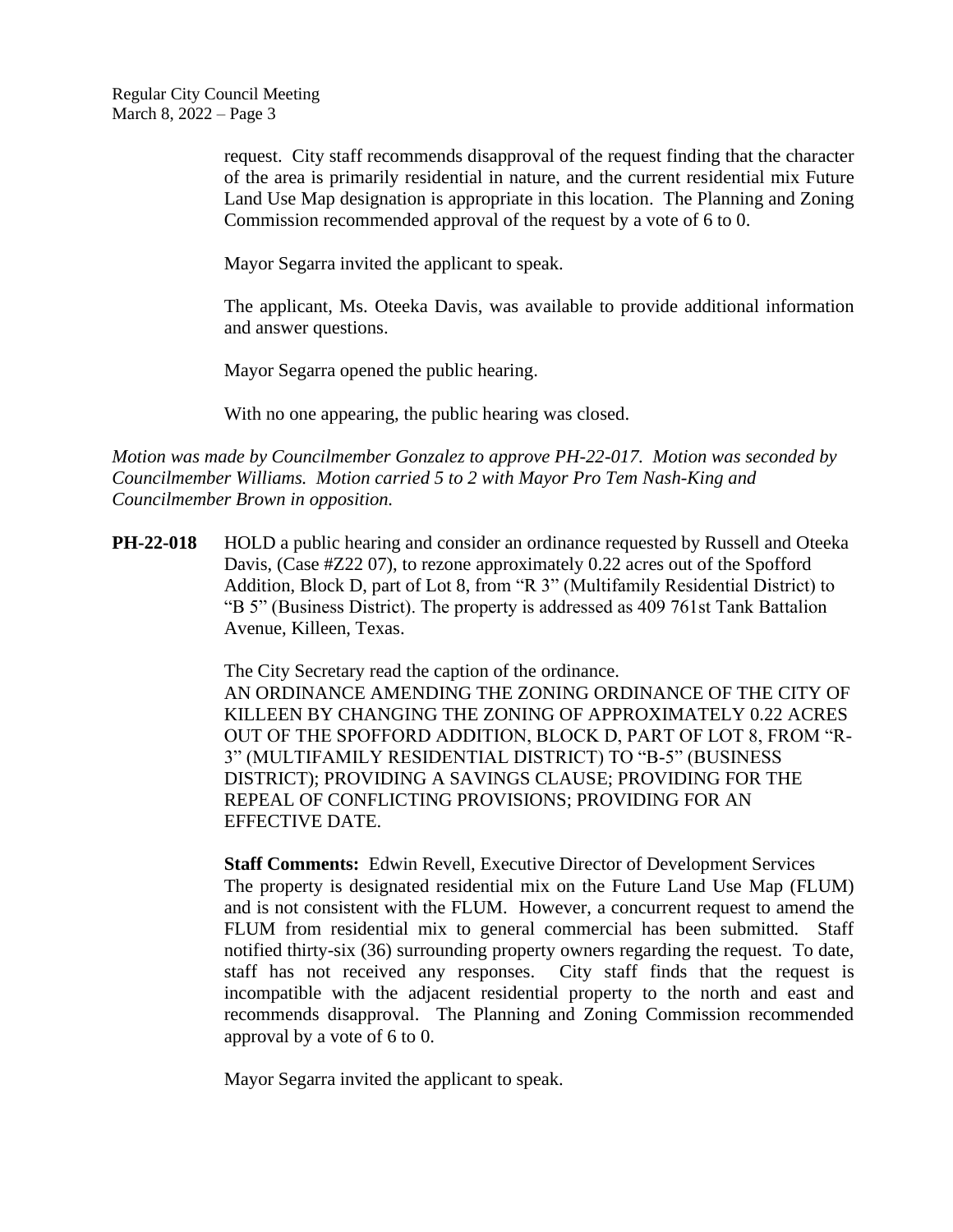> The applicant, Ms. Oteeka Davis, was available to provide additional information and answer questions.

Mayor Segarra opened the public hearing.

Mr. Franklin Gray spoke in support of the request.

With no one else appearing, the public hearing was closed.

*Motion was made by Councilmember Brown to approve PH-22-018 with B-4 zoning. Motion was seconded by Councilmember Cobb. Motion failed 3 to 4 with Councilmember Gonzalez, Councilmember Boyd, Councilmember Wilkerson and Councilmember Williams in opposition. Motion was made by Councilmember Wilkerson to approve PH-22-018. Motion was seconded by Councilmember Gonzalez. Motion carried 5 to 2 with Mayor Pro Tem Nash-King and Councilmember Brown in opposition.*

**PH-22-019** HOLD a public hearing and consider an ordinance requested by Magdy Abadir, on behalf of Carmen Figueroa (Case #Z22 08), to rezone approximately 0.776 acres out of the Kinderland Addition Phase Two, Block 01, Lot 01, from "B DC" (Business Day Care District) to "R 1" (Single Family Residential District). The property is located at 1303 Trimmier Road, Killeen, Texas.

> The City Secretary read the caption of the ordinance. AN ORDINANCE AMENDING THE ZONING ORDINANCE OF THE CITY OF KILLEEN BY CHANGING THE ZONING OF APPROXIMATELY 0.776 ACRES OUT OF THE KINDERLAND ADDITION PHASE TWO, BLOCK 1, LOT 1, FROM "B-DC" (BUSINESS DAY CARE DISTRICT) TO "R-1" (SINGLE-FAMILY RESIDENTIAL DISTRICT); PROVIDING A SAVINGS CLAUSE; PROVIDING FOR THE REPEAL OF CONFLICTING PROVISIONS; PROVIDING FOR AN EFFECTIVE DATE.

> **Staff Comments:** Edwin Revell, Executive Director of Development Services The subject property is designated general residential on the Future Land Use Map (FLUM). Staff notified fifty-four (54) surrounding property owners regarding the request. To date, staff has received one (1) response in support. City staff finds that the request is consistent with the FLUM designation, is compatible with the surrounding land uses and recommends approval. The Planning and Zoning Commission recommended approval by a vote of 6 to 0.

Mayor Segarra invited the applicant to speak.

The applicant did not attend the meeting.

Mayor Segarra opened the public hearing.

With no one appearing, the public hearing was closed.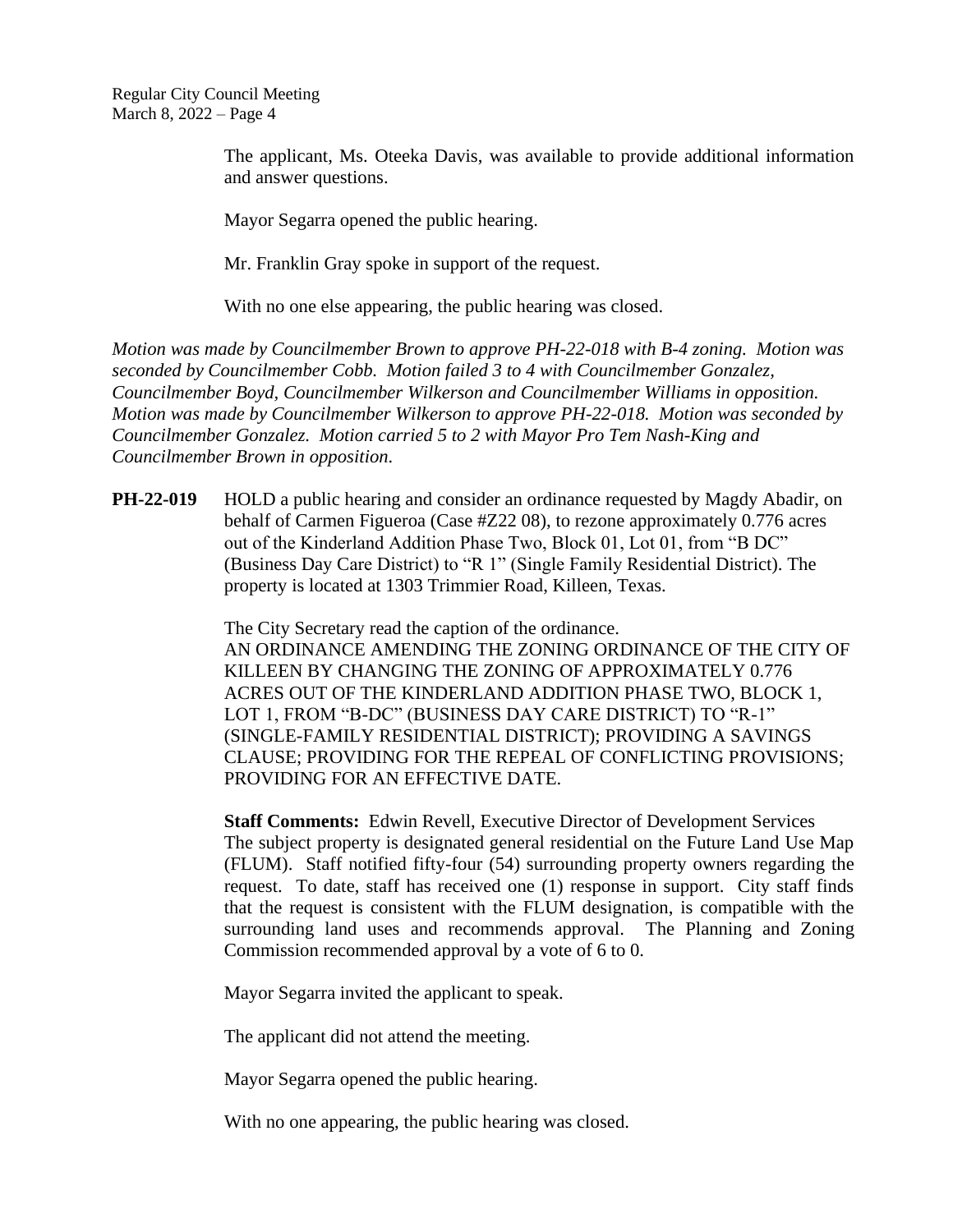*Motion was made by Councilmember Wilkerson to approve PH-22-019. Motion was seconded by Councilmember Williams. Motion carried unanimously.*

**PH-22-020** HOLD a public hearing and consider an ordinance requested by Jim Wright, on behalf of Kerry Property, LLC (Case #Z22 09), to rezone a part of approximately 3.04 acres out of the Neimac Addition Phase Two Amending, Block 1, Lot 3A, from "B 3" (Local Business District) to "B 4" (Business District). The property is located at 3000 W. Stan Schlueter Loop, Suites 108 109, Killeen, Texas.

> The City Secretary read the caption of the ordinance. AN ORDINANCE AMENDING THE ZONING ORDINANCE OF THE CITY OF KILLEEN BY CHANGING THE ZONING OF A PART OF APPROXIMATELY 3.04 ACRES OUT OF THE NEIMAC ADDITION PHASE TWO AMENDING, BLOCK 1, LOT 3A, FROM "B-3" (LOCAL BUSINESS DISTRICT) TO "B-4" (BUSINESS DISTRICT); PROVIDING A SAVINGS CLAUSE; PROVIDING FOR THE REPEAL OF CONFLICTING PROVISIONS; PROVIDING FOR AN EFFECTIVE DATE.

> **Staff Comments:** Edwin Revell, Executive Director of Development Services The subject property is designated general commercial on the Future Land Use Map (FLUM). Staff notified thirty (30) surrounding property owners regarding the request. To date, staff has not received any responses. If approved, the applicant intends to lease the space for use as a liquor store. City staff finds that the request is inconsistent with the surrounding B-3 (local business district) zoning and that granting the request would constitute special dispensation for the applicant. Therefore, city staff recommends disapproval of the request. The Planning and Zoning Commission recommended approval by a vote of 4 to 2.

Mayor Segarra invited the applicant to speak.

The applicant, Mr. Jim Wright, was available to provide additional information and answer questions.

Mayor Segarra opened the public hearing.

Mr. Bear Jones spoke in opposition of the request. Ms. Anca Neagu spoke in support of the request. Owner of Kerry Property, LLC, Mr. Lee, spoke in support of the request.

With no one else appearing, the public hearing was closed.

*Motion was made by Councilmember Williams to disapprove PH-22-020. Motion was seconded by Councilmember Boyd. Motion carried 5 to 2 with Councilmember Cobb and Councilmember Wilkerson in opposition.*